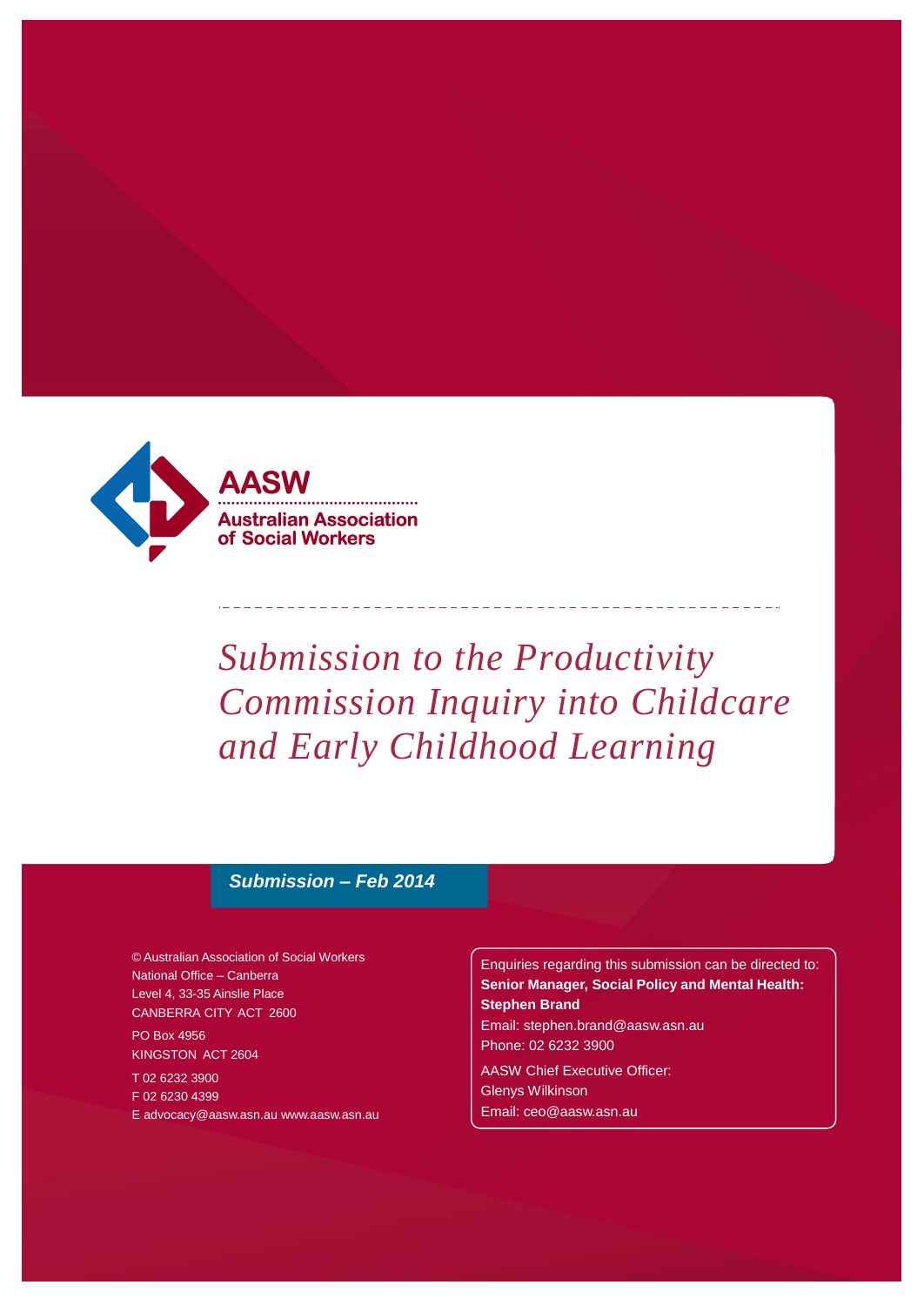# **Table of Contents**

| 2.               |  |  |  |  |  |
|------------------|--|--|--|--|--|
| 3 <sub>l</sub>   |  |  |  |  |  |
| $\overline{4}$ . |  |  |  |  |  |
|                  |  |  |  |  |  |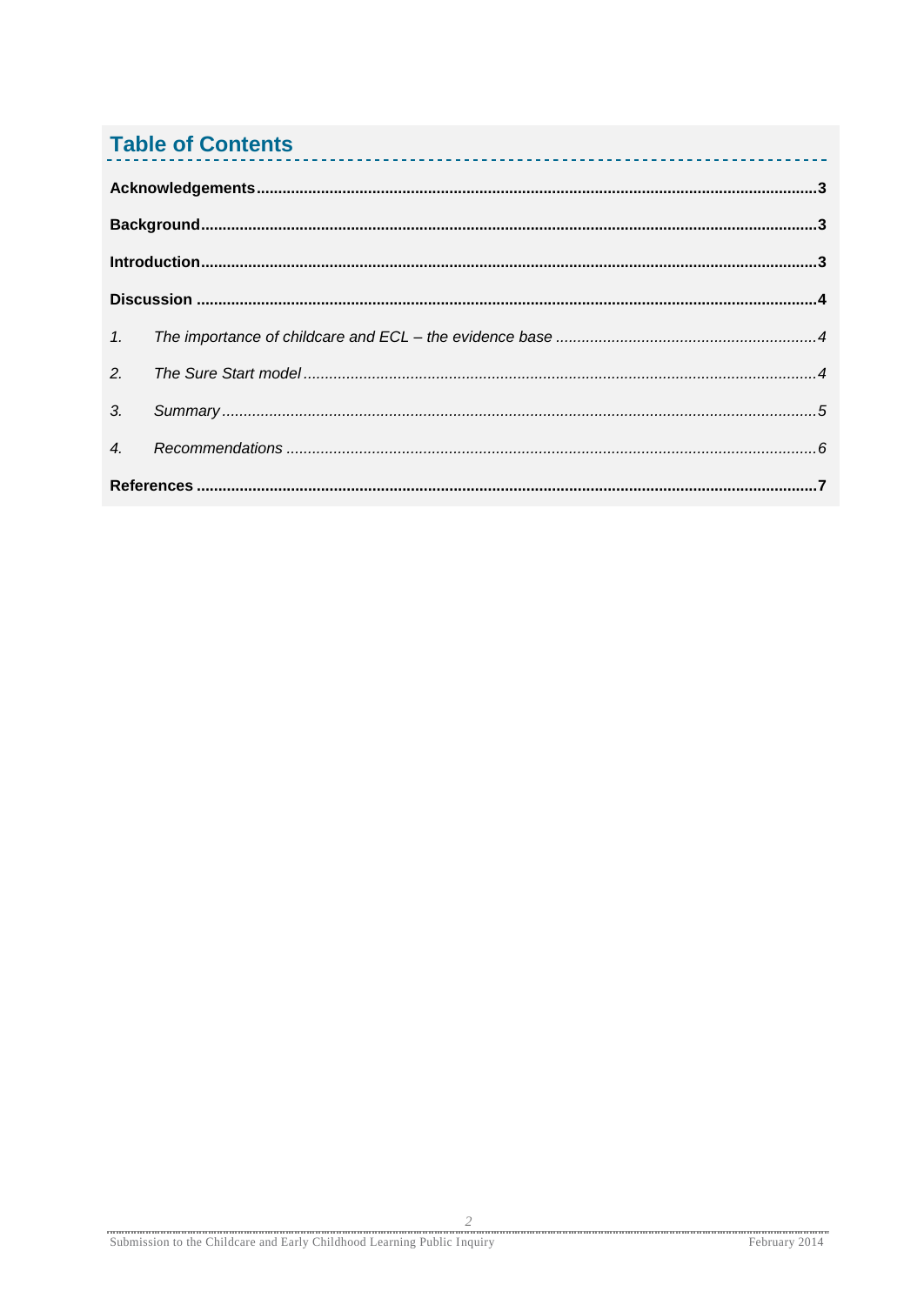# <span id="page-2-0"></span>**Acknowledgements**

This paper was prepared by Sue Rouch, AASW Social Policy Officer with the support and input of the AASW National Social Policy Committee. Special thanks to Mary Hood, SA Branch President and National Social Policy Committee member, for specific content guidance and expertise, and Stephen Brand, Senior Manager Social Policy and Mental Health and Terry Simpson, Interim Convenor of the National Social Policy Committee for editorial oversight.

### <span id="page-2-1"></span>**Background**

**The Australian Association of Social Workers (AASW) is the key professional body representing more than 7000 social workers throughout Australia. Social work is the profession committed to the pursuit of social justice, the enhancement of the quality of life, and the development of the full potential of each individual, group and community in society.**

**Concern for the wellbeing of children and young people has been a core element of social work practice internationally since the development of social work as a distinct profession. Significant numbers of social workers work in the child wellbeing and protection field in a range of roles including direct case work, management and policy. No other professional discipline is so immersed in the areas of knowledge that are essential for quality relationship-based child welfare practice. As a result, social workers are recognised throughout the world as the core professional group in child protection policy, management and practice.**

**We are therefore pleased to provide the following submission to the Productivity Commission on the issue of Childcare and Early Childhood Learning.**

## <span id="page-2-2"></span>**Introduction**

The AASW supports the public health model of child wellbeing and protection reflected in the National Framework for Protecting Australia's Children 2008-2020 (FaHCSIA 2008). Accordingly, we believe 'a *well-balanced [approach to child wellbeing] has primary interventions as the largest component of the service system, with secondary and tertiary services progressively smaller components of the service system. Investment in primary prevention programs has the greatest likelihood of preventing progression along the service continuum and sparing children and families from the harmful consequences of abuse and neglect.' (Hunter 2011).*

The public health model necessitates a broader view of child welfare; one that sees that child in the context of their family, community, culture and broader society. This paper will therefore focus on broad issues relating to the characteristics of quality childcare and early childhood learning (ECL), the impacts of quality care, and a model of care that we believe reflects a public health approach to the wellbeing of Australian children. We will conclude with specific recommendations.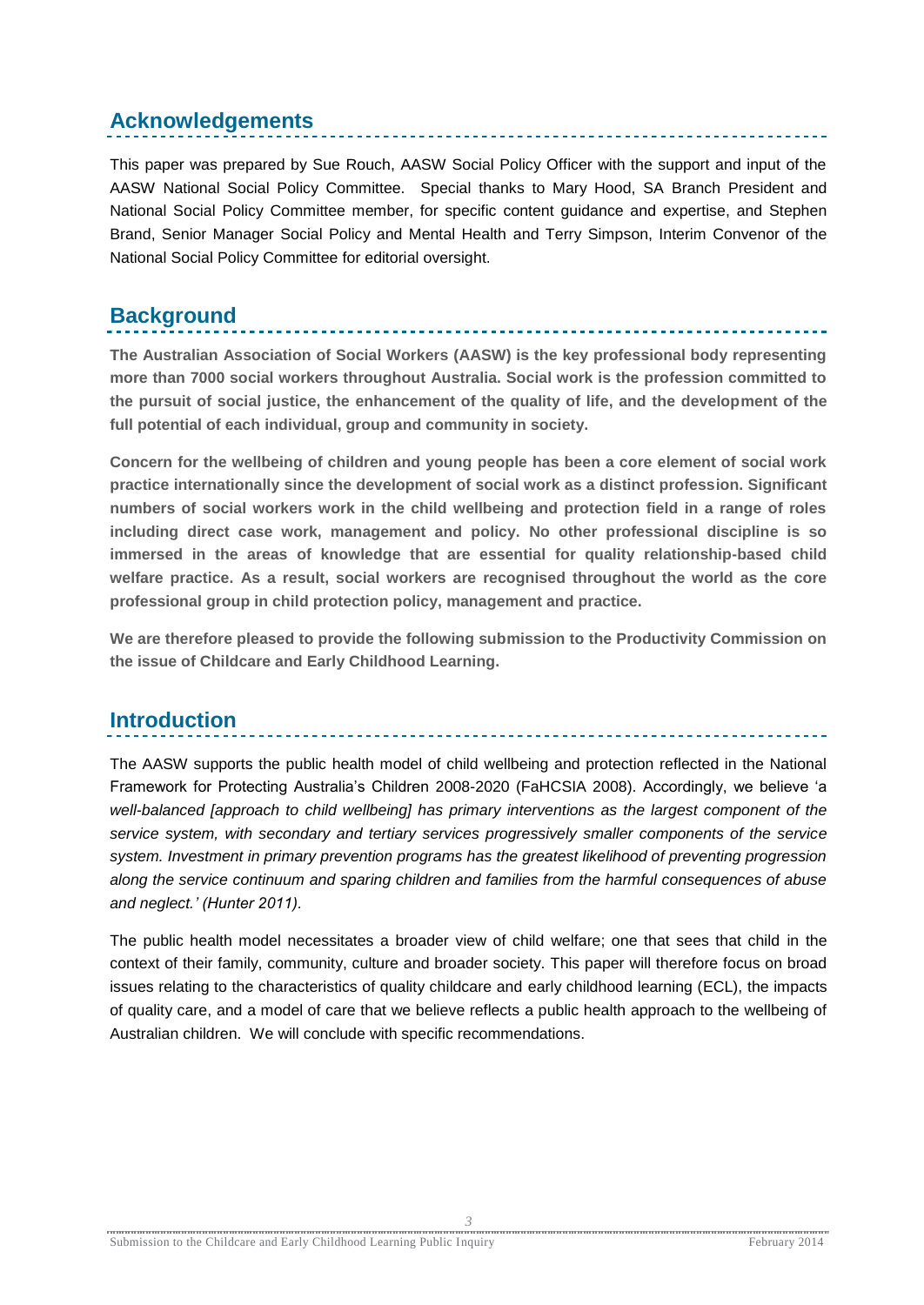## <span id="page-3-0"></span>**Discussion**

#### <span id="page-3-1"></span>**1. The importance of childcare and ECL – the evidence base**

A recent summary of research on quality in early childhood education and care by the Royal Children's Hospital Melbourne, Centre for Community Child Health (Cloney et al 2013) states that:

- 1.1 neuroscience research is demonstrating that early environments have a critical impact on outcomes for children across the lifespan,
- 1.2 participation in childcare and ECL has a direct and lasting impact on a child's development,
- 1.3 participation in high quality programs deliver the greatest benefit for children and these benefits are maximised for disadvantaged or marginalised families *when parental support and involvement are incorporated,*
- 1.4 high quality childcare and ECL can ameliorate difference in abilities that emerges between children from disadvantaged and non-disadvantaged families by the time they enter school,
- 1.5 'high quality' has structural and process aspects. Structural components refer to characteristics such as child-staff ratios, group size and qualifications of staff. Process aspects concern 'the nature of adult-child interactions and the activities and learning opportunities available to children'. Overall quality is best understood as an interaction of the two.
- 1.6 recent research on quality on Australian childcare shows an association between the socioeconomic characteristics of the immediate vicinity of a childcare centre and the quality of adultchild interactions in care. Higher quality interactions are more frequently found in more advantaged areas.
- 1.7 the value of investment in childcare and ECL is confirmed by economic analyses, 'which show sustained benefits beyond childhood'.
- 1.8 'improving the quality of early childhood education and care remains the most potent of all available opportunities for resisting the entrenchment of disadvantage' (UNICEF 2008 as cited in Cloney et al 2013).

#### <span id="page-3-2"></span>**2. The Sure Start model**

- 2.1 Based on the brief summary above, and exploring the notion of parental support and involvement further, the AASW believes the Sure Start model of care provides a good starting point for thinking about childcare and ECL within a public health framework for the Australian context.
- 2.2 Sure Start Children's Centre's aim to provide integrated services for children under five and their families at accessible community locations. They are based on the understanding that in addition to the positive impacts quality care and ECL can have on child development, a child's 'ability to flourish is profoundly affected by their family and community environment' and that efforts to address these factors are 'important and valid ways to support the child' (House of Commons Children, Schools and Families Committee 2010, p. 9).
- 2.3 Over the past 15 years, Sure Start has evolved from a range of distinct child and family support initiatives into a universal, 'one-stop-shop' for children and families. Sure Start provides childcare and early learning opportunities, as well as child and family health services including pre and post natal care, family support and parental outreach, and formal links with employment and training services for parents. Parental involvement in the work of the centre is encouraged. Sure Start programs are adapted to the community and therefore may provide additional supports that address local needs, such as housing and income support and advice and toy libraries (National Audit Office 2006, p. 6)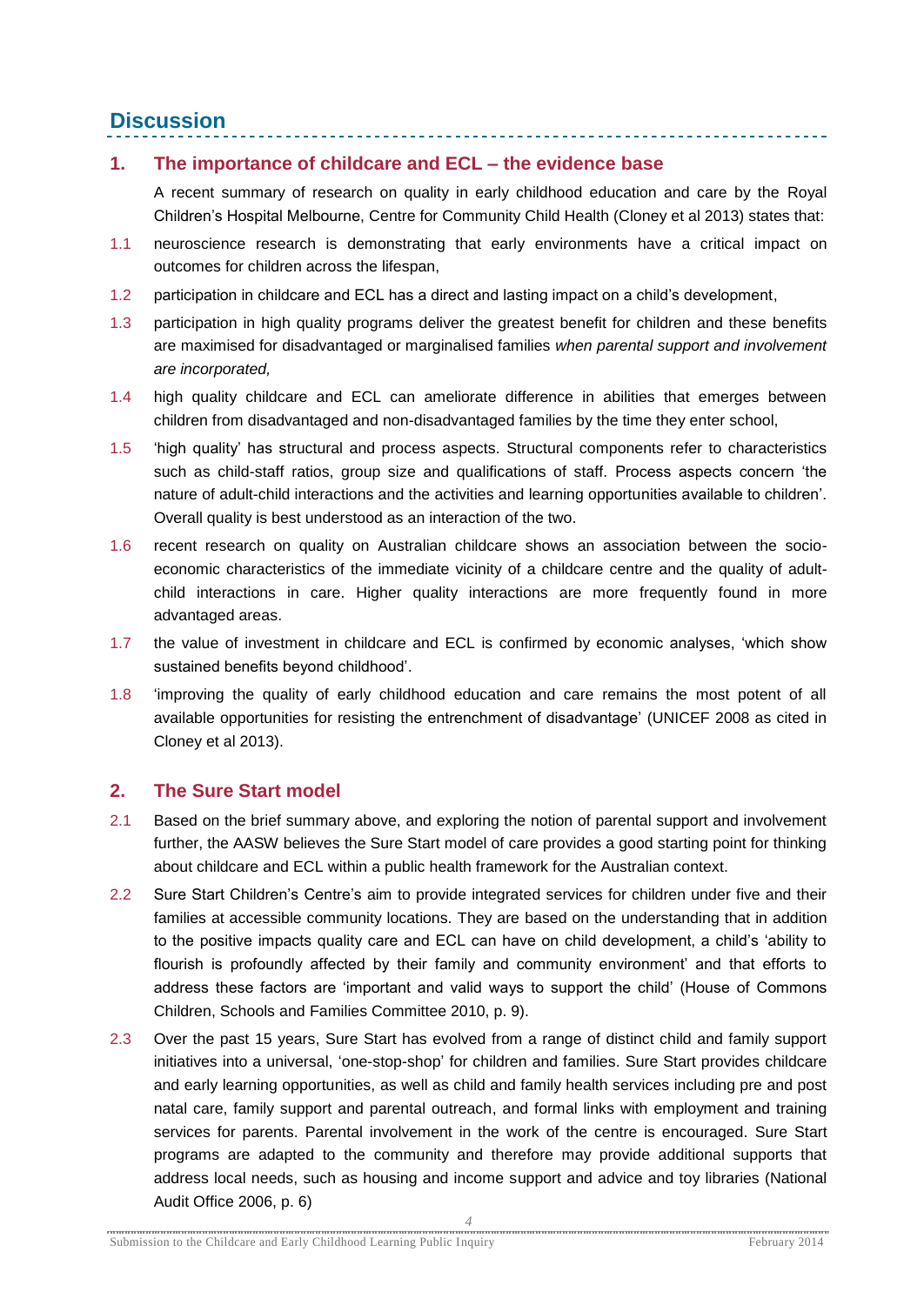2.4 In 2010, the House of Commons Children, Schools and Families Committee undertook a review of the progress of the Sure Start program in the UK. The resulting report outlines the core characteristics, operational requirements and key barriers or concerns regarding the model at that time. The following table summarises some of the key points from the report.

| <b>Core Characteristics</b>                                                                                                                                                                                                                                                                                                                                                                                      | <b>Key barriers / concerns</b>                                                                                                                                                                                                                                                                                                            | Key requirements to address barriers /<br><b>concerns</b>                                                                                                                                                                                                                                                                                                                                                                                                                                                                                                  |
|------------------------------------------------------------------------------------------------------------------------------------------------------------------------------------------------------------------------------------------------------------------------------------------------------------------------------------------------------------------------------------------------------------------|-------------------------------------------------------------------------------------------------------------------------------------------------------------------------------------------------------------------------------------------------------------------------------------------------------------------------------------------|------------------------------------------------------------------------------------------------------------------------------------------------------------------------------------------------------------------------------------------------------------------------------------------------------------------------------------------------------------------------------------------------------------------------------------------------------------------------------------------------------------------------------------------------------------|
| Is based on research<br>a)<br>evidence and a sound<br>rationale<br>Integrated multi-agency<br>b)<br>service delivery<br>Breaks down silos<br>C)<br>between professions<br>National network of<br>d)<br>services<br>Universal coverage<br>e)<br>Community development<br>f)<br>approach<br>High quality care and<br>g)<br>ECL<br>Affordable for parents /<br>h)<br>carers on low incomes<br>Proactive outreach to | Focus too diffuse<br>a)<br>b)<br>Have struggled to<br>engage the<br>community / reach<br>the most vulnerable<br>families<br>Market forces make<br>C)<br>affordable, quality<br>childcare difficult in<br>some settings<br>Evaluations to date<br>d)<br>have not<br>demonstrated the<br>kind of outcomes<br>hoped for in the<br>short-term | Partnerships between education,<br>a)<br>childcare, health, 'for purpose'<br>organisations and other services<br>supporting families<br>Qualified professional staff<br>b)<br>including, in particular, early<br>childhood educators and<br>outreach staff<br>$\mathbf{C}$<br>Financial and policy stability<br>d)<br>Government subsidy of childcare<br>for the most deprived areas /<br>areas of high need<br>Comprehensive and consistent<br>e)<br>data collection to support<br>evaluation, improvement and<br>further development of evidence<br>base |
| i)<br>engage families                                                                                                                                                                                                                                                                                                                                                                                            |                                                                                                                                                                                                                                                                                                                                           | f<br>Adoption of a long-term view<br>when measuring 'outcomes'                                                                                                                                                                                                                                                                                                                                                                                                                                                                                             |

#### *Core characteristics, requirements and identified barriers / concerns*

*(Summarised from House of Commons, Children, Schools and Families Committee 2010)*

2.5 A large scale six-year study of the Sure Start program is currently underway. Early findings have resulted in the publication of a number of research reports based on evaluation of Sure Start centre's in England (see University of Oxford 2014). These reports show high levels of satisfaction among families engaged in the program and high uptake of services such as pre and post natal support, breastfeeding support, play and learning programs and health services. An impact and cost-benefit analysis will shed more light on outcomes in the medium term. The research project is due to conclude in 2015.

#### <span id="page-4-0"></span>**3. Summary**

The AASW wishes to draw attention to three key issues emerging from the data above.

3.1 Firstly, evidence regarding quality in the Australian context suggests an association between local disadvantage and lower quality childcare or ECL, particularly in the area of adult-child interaction. The AASW believes the quality of adult-child interaction is a critical issue. Evidence from neuroscience, trauma and attachment theories emphasise the importance of children having secure and emotionally safe relationships with caregivers. A lack of attunement or support in a child care setting could therefore impact a child's capacity to engage with and benefit from the

*5*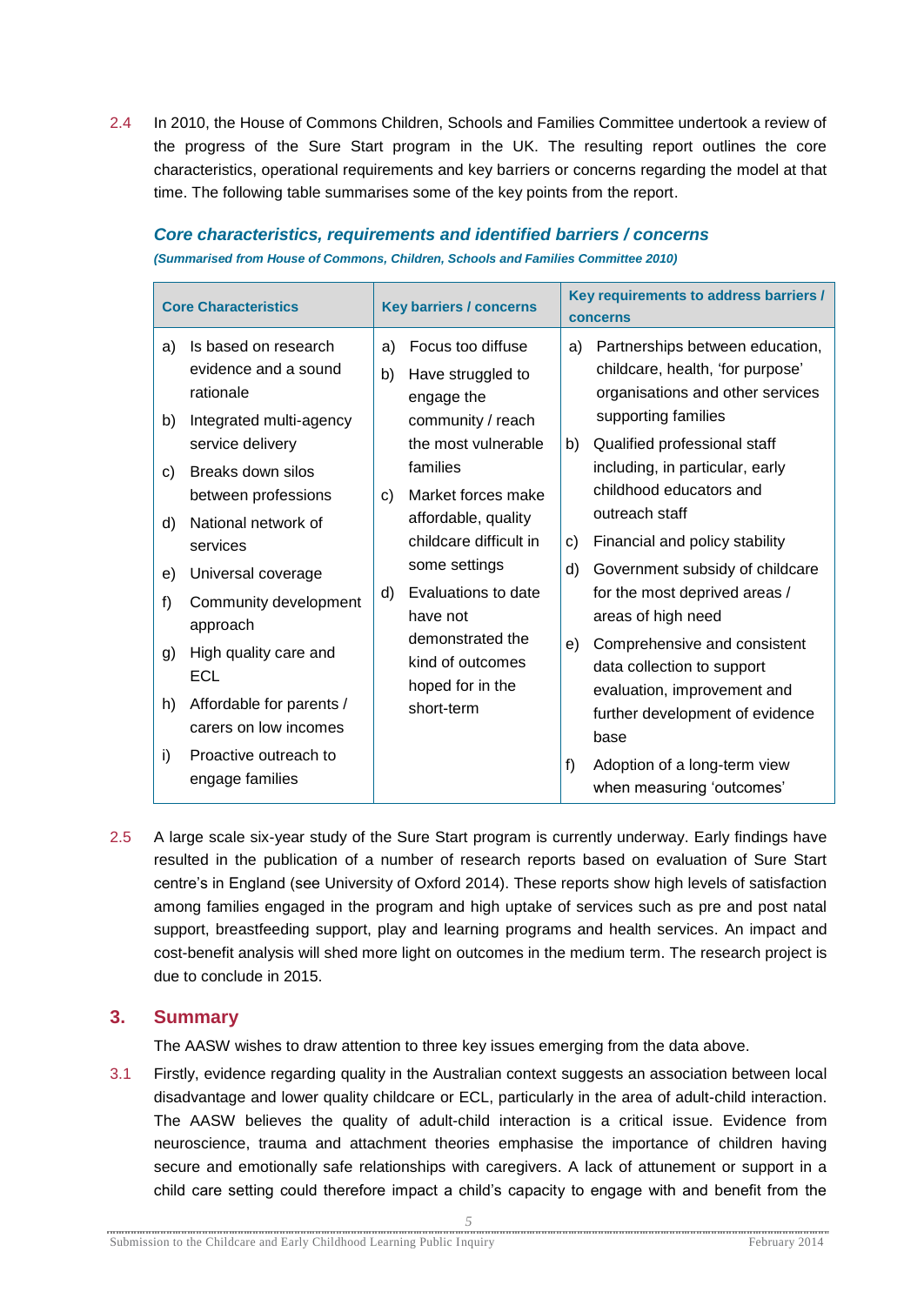opportunities presented. Further, children who have experienced trauma, abuse or neglect may be less able to regulate their emotions, and thus present with more challenging behaviours such as withdrawal, 'aggression' or inability to be soothed. The capacity of the staff therefore to understand and respond appropriately to these children is of critical importance to child development over time.

- 3.2 Secondly, that childcare and ECL that also supports and engages families maximises the benefits of care, particularly for disadvantaged children and families.
- 3.3 Thirdly, the Sure Start model provides a model for extending childcare to include additional supports to children and families. The model has clearly identified that engaging and delivering services to vulnerable families requires additional and specific policy and fiscal structures, such as government subsidy to improve accessibility and affordability; active outreach; qualified and highly skilled staff teams; and provision of a range of additional parental, health and welfare supports.

#### <span id="page-5-0"></span>**4. Recommendations**

The AASW recommends the following measures to improve childcare and ECL, particularly to vulnerable and disadvantaged families and children:

- 4.1 The adoption of a 'primary caregiving' model, whereby a child in care has one or two people to whom they primarily relate. We believe this model and the consequent stability and consistency in care giving it provides, may maximise opportunities for the development of secure attachments, emotional attunement and a sense of stability and safety for children in care. As outlined above, these aspects of care are particularly important for vulnerable children.
- 4.2 Significant investment in training and retaining a highly qualified childcare and ECL workforce. We believe an important element of such training, should include:
	- a basic understanding of attachment behaviour and needs,
	- an awareness of how attachment disruptions, such as separation from caregivers through to cases of trauma and abuse, may appear in terms of behaviour,
	- how caregivers can respond to a child's attachment needs in a way that optimises development.
- 4.3 The extension of childcare and ECL to include the provision of a range of health and welfare supports to children and families. We believe the Sure Start model should be considered for the Australian context as a way of fulfilling our commitment to a public health model and increasing the focus on prevention and early intervention.
- 4.4 Targeted and specific policy and fiscal measures to ensure that disadvantaged or vulnerable children and families, particularly those in areas of socio-economic disadvantage, have access to affordable, high quality childcare. This should include government subsidy, particularly for the most disadvantaged.

Submitted for and on behalf of the Australian Association of Social Workers Ltd.

avickinson

**Glenys Wilkinson** Chief Executive Officer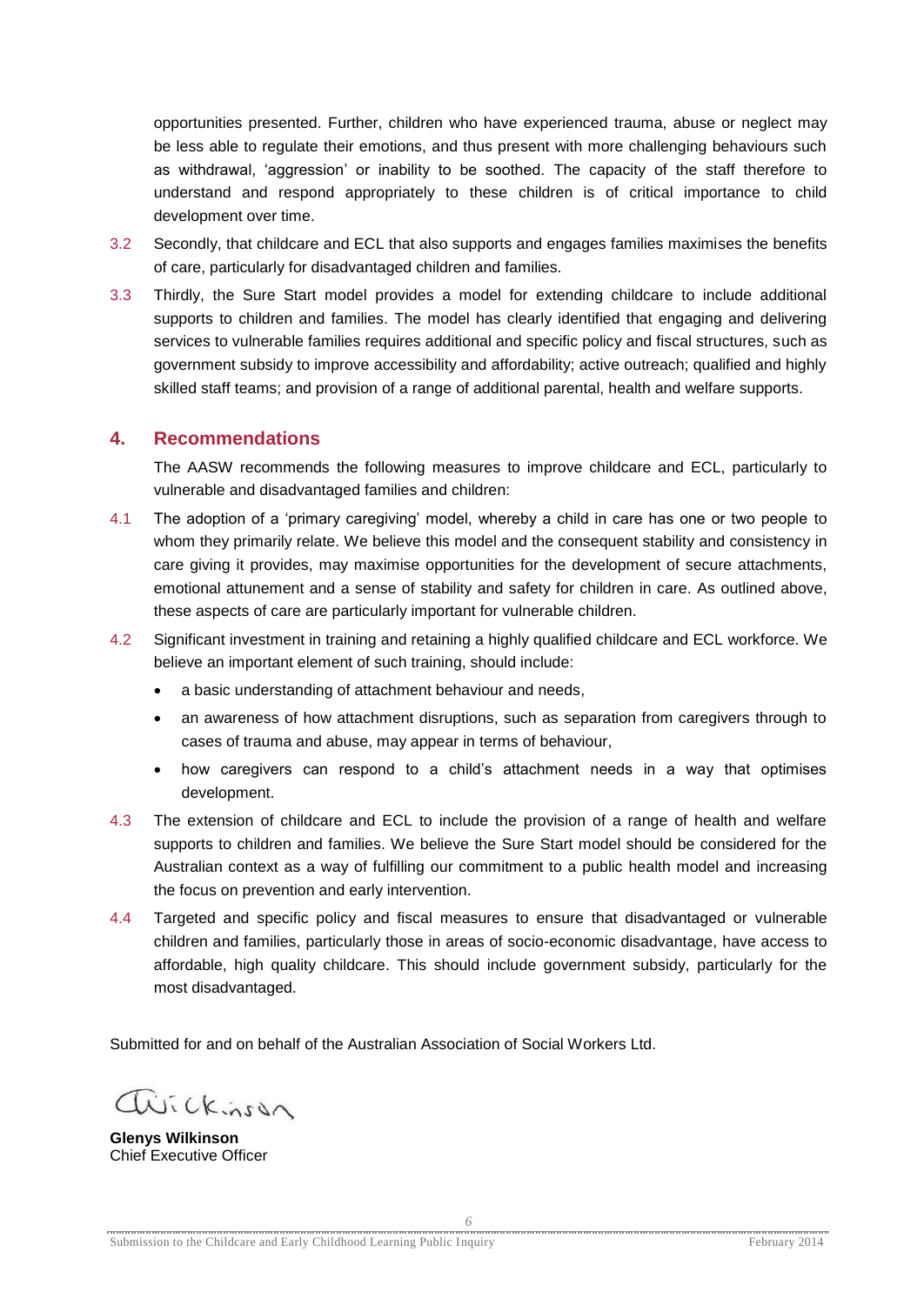## <span id="page-6-0"></span>**References**

Cloney, D, Page, J, Tayler, C & Church, A 2013, Policy Brief: Assessing the quality of early childhood education and care, accessed 23 January 2014 from [http://www.rch.org.au/uploadedFiles/Main/Content/ccch/Policy\\_Brief\\_25\\_Quality.pdf](http://www.rch.org.au/uploadedFiles/Main/Content/ccch/Policy_Brief_25_Quality.pdf)

Department of Families, Housing, Community Services and Indigenous Affairs 2008, *National Framework for Protecting Australia's Children 2009-2020,* accessed 30 January 2014 from [http://www.dss.gov.au/our-responsibilities/families-and-children/publications-articles/protecting-children](http://www.dss.gov.au/our-responsibilities/families-and-children/publications-articles/protecting-children-is-everyones-business)[is-everyones-business](http://www.dss.gov.au/our-responsibilities/families-and-children/publications-articles/protecting-children-is-everyones-business)

House of Commons Children, Schools and Families Committee 2010, Sure Start Children's Centres: Fifth report of session 2009-2010 Volume 1, accessed 23 January 2014 from <http://www.publications.parliament.uk/pa/cm200910/cmselect/cmchilsch/130/130i.pdf>

Hunter, C 2011, Defining the public health model for the child welfare services context, accessed 20 December 2013 from<http://www.aifs.gov.au/nch/pubs/sheets/rs11/index.html>

National Audit Office 2006, Sure Start Children's Centres, accessed 23 January 2014 from <http://www.nao.org.uk/wp-content/uploads/2006/12/0607104es.pdf>

University of Oxford 2014, Evaluation of Children's Centres in England, accessed 23 January 2014, <http://www.education.ox.ac.uk/research/fell/research/evaluation-of-children-centres-in-england-ecce/>